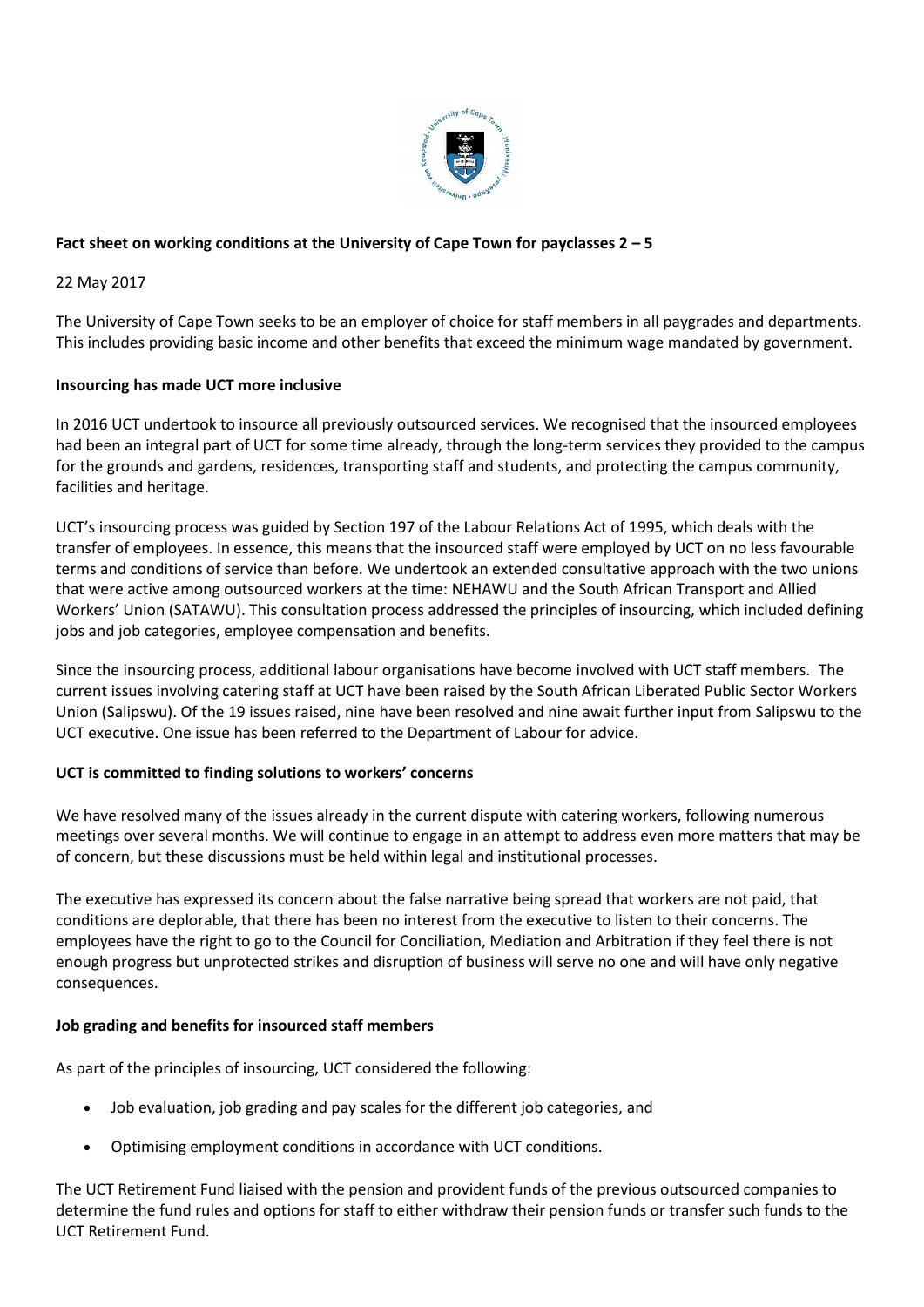The transition to insourcing was expected to have some teething problems, due to details of operations that were not fully understood or anticipated, new responsibilities both for staff and for logistics, supply chains and procurement. Insourcing also provided a massive increase in the load and responsibilities of the Human Resources (HR) Department. HR has asked staff to help identify these problems and work together to find solutions.

## **Remuneration of staff members**

- UCT's current remuneration policy for professional, administrative and support staff (PASS) staff in Payclasses 1-12 is to track the 60<sup>th</sup> percentile of the National All Jobs Market.
- This ensures that staff costs are within the budget set by Council, and are sustainable over time.
- It also ensures internal equity and fairness in and between the various pay categories.
- Incentives are built into the cost of employment structure to encourage and reward excellent performance, on objectively defined criteria.
- Staff members who have been insourced have been placed at the standard package for their payclass and will form part of the Development Dialogue performance management system at UCT.

|                 |                | 2017                              |  |
|-----------------|----------------|-----------------------------------|--|
| <b>Payclass</b> | <b>Minimum</b> | <b>Standard</b><br><b>Package</b> |  |
| Payclass 2      | 107893         | 126 934                           |  |
| Payclass3       | 129 400        | 152 234                           |  |
| Payclass 4      | 146 557        | 172 420                           |  |
| Payclass 5      | 157713         | 185 543                           |  |

Overtime and shift allowances are paid in accordance with relevant legislation.

The table below reflects the package value of 5 existing staff that have been insourced from C3. We obtained payslips from their previous employer and have compared this to their current package at UCT.

| <b>UCT</b><br><b>Payclass</b> | <b>UCT Job Title</b> | Cash<br>Salary | <b>Bonus</b><br>13th<br>cheque | Provident<br>Fund | C3 Total<br>Cost | <b>UCT Cost of</b><br>Employment | Package<br><b>Difference</b><br>p.a | Percentage<br>increase |
|-------------------------------|----------------------|----------------|--------------------------------|-------------------|------------------|----------------------------------|-------------------------------------|------------------------|
|                               | <b>Food Services</b> |                |                                |                   |                  |                                  |                                     |                        |
| 6                             | Controller           | 161 388        | 13 4 49                        | 11 292            | 186 129          | 213 374                          | 27 245                              | 15%                    |
| 5                             | Supervisor           | 90 303         | 7525                           | 6 3 1 2           | 104 140          | 185 543                          | 81 403                              | 78%                    |
| 5                             | Supervisor           | 81974          | 6831                           | 5736              | 94 541           | 185 543                          | 91 002                              | 96%                    |
| 4                             | Cook                 | 76896          | 6408                           | 5 3 7 6           | 88 680           | 172 420                          | 83 740                              | 94%                    |
|                               | <b>Food Services</b> |                |                                |                   |                  |                                  |                                     |                        |
| 2                             | Assistant            | 69 012         | 5751                           | 4824              | 79 5 8 7         | 126 934                          | 47 347                              | 59%                    |

## **Other benefits**

In addition to the increase in pay, the following are the benefit changes when moving from Basic Conditions of Employment (which most companies offered) to Permanent staff at UCT:

| <b>Conditions</b>          | <b>Basic Conditions of</b><br><b>Employment</b>                | <b>Permanent PASS staff at</b><br><b>UCT</b>                                                                   |
|----------------------------|----------------------------------------------------------------|----------------------------------------------------------------------------------------------------------------|
| <b>Remuneration Policy</b> | Various – some subject<br>to minimum in sectoral<br>agreements | Benchmarked against 60 <sup>th</sup><br>percentile of National All<br>Jobs Market The UCT<br>package benchmark |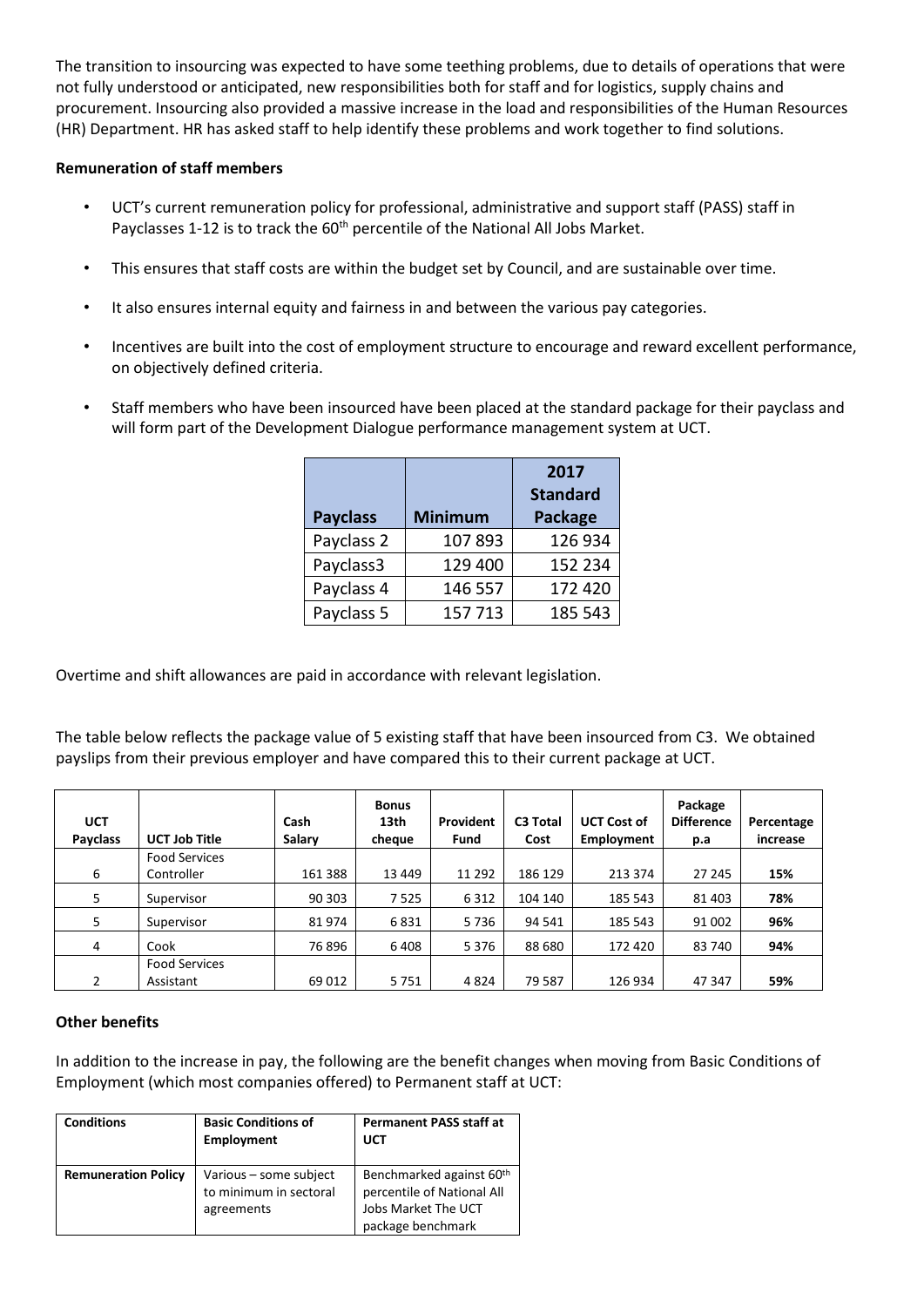|                                         |                                                  | includes comparison on<br>total package cost of cash   |  |
|-----------------------------------------|--------------------------------------------------|--------------------------------------------------------|--|
|                                         |                                                  | salary, bonus, medical                                 |  |
|                                         |                                                  | aid subsidy, housing<br>subsiy and pension or          |  |
|                                         |                                                  | provident fund                                         |  |
| <b>Annual leave: PASS</b>               | 1,25 days per month                              | 26 working days per                                    |  |
| staff                                   | worked                                           | annum                                                  |  |
| <b>Sick leave</b>                       | 36 in three year cycle or                        | 2.5 days per month                                     |  |
|                                         | 1 day per month worked<br>or 1 hour for every 26 | worked as part of a 6 year<br>cycle where 30 days full |  |
|                                         | hours worked.                                    | pay per annum for first 3                              |  |
|                                         |                                                  | years of the 6 year                                    |  |
|                                         |                                                  | cycle. 30 calendar days<br>half pay per annum for      |  |
|                                         |                                                  | years 4 to 6 of the 6 year                             |  |
|                                         |                                                  | cycle. In total, 90                                    |  |
|                                         |                                                  | calendar days full pay<br>and 90 calendar days half    |  |
|                                         |                                                  | pay over 6 years.                                      |  |
| <b>Family responsibility</b>            | BCEA 3 days                                      | 5 working days paternity                               |  |
| leave                                   |                                                  | leave, 5 working days<br>family responsibility         |  |
|                                         |                                                  | leave. See: Family                                     |  |
| <b>Staff Education</b>                  |                                                  | responsibility leave policy                            |  |
| <b>Bursary</b>                          | N/A                                              | Up to R7500 per annum                                  |  |
| <b>Maternity leave</b>                  | BCEA (4 months unpaid,                           | 4 months full pay and not                              |  |
|                                         | may apply for UIF)                               | recoverable                                            |  |
| <b>Study leave</b>                      | Not eligible                                     | For preparation: 1 day                                 |  |
|                                         |                                                  | per exam (max 6); To<br>write exam: 1 day per          |  |
|                                         |                                                  | exam (max 6).                                          |  |
| Special leave (all                      | Not eligible                                     | As per current policy                                  |  |
| categories)<br><b>Pension/Provident</b> | Various deductions with                          | Special leave (PASS)<br>Compulsory membership          |  |
| <b>Funds</b>                            | limited risk cover                               | at 22.5% of deemed                                     |  |
|                                         | benefits                                         | pensionable amount                                     |  |
|                                         |                                                  | including 7 times life<br>cover and income             |  |
|                                         |                                                  | continuation benefit                                   |  |
| <b>Medical Aid</b>                      | Not eligible                                     | Compulsory membership                                  |  |
| <b>Staff tuition rate</b>               | Yes, in accordance                               | from Payclass 6<br>Yes, in accordance                  |  |
|                                         | with staff tuition fee rate                      | with staff tuition fee rate                            |  |
| <b>Medical aid post</b>                 | policy<br>Not applicable                         | policy                                                 |  |
| retirement subsidy                      |                                                  | As per policy                                          |  |
| Long service awards                     | Only G4S had long                                | Long service awards to                                 |  |
|                                         | service awards                                   | members of the                                         |  |
|                                         | previously                                       | professional                                           |  |
|                                         |                                                  | administrative and<br>support staff take the           |  |
|                                         |                                                  | form of a cheque or a gift                             |  |
|                                         |                                                  | to the value of:                                       |  |
|                                         |                                                  | R1000 for those<br>1.                                  |  |
|                                         |                                                  | who have                                               |  |
|                                         |                                                  | completed 10                                           |  |
|                                         |                                                  | years of service<br>(note: This                        |  |
|                                         |                                                  | award is taxable                                       |  |
|                                         |                                                  | and may not be                                         |  |
|                                         |                                                  | taken as a gift.<br>The certificate                    |  |
|                                         |                                                  | will be sent out                                       |  |